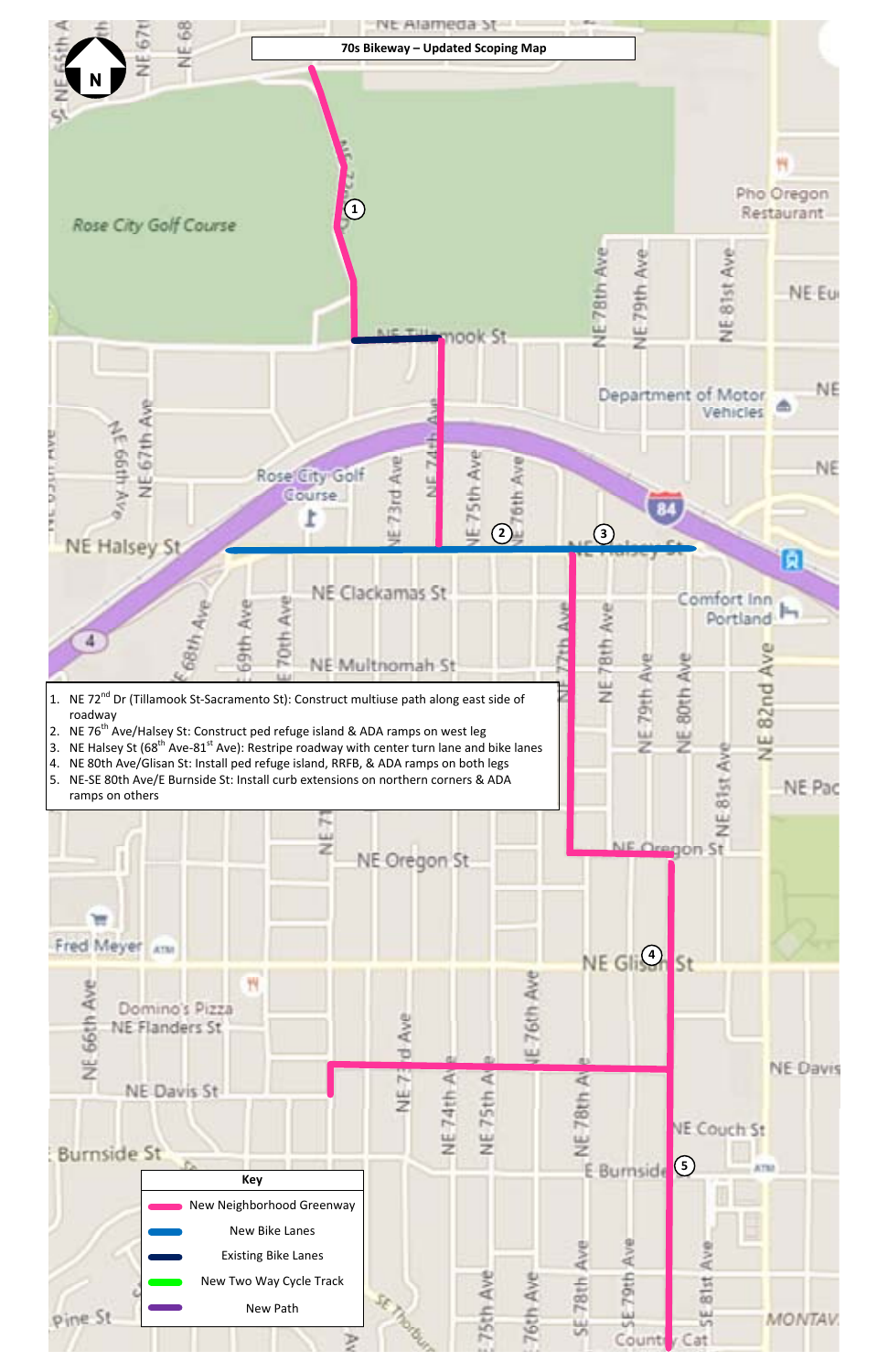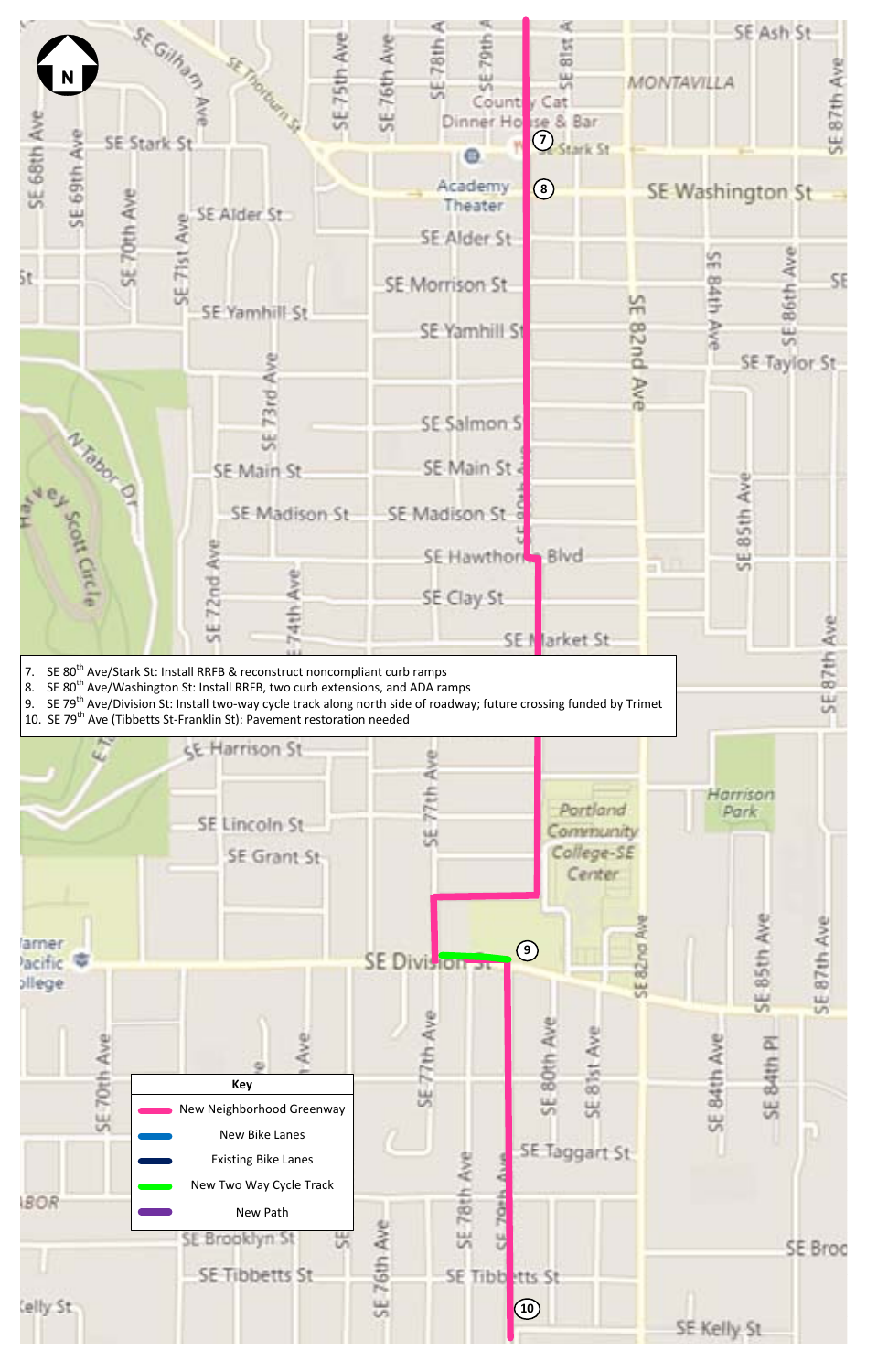

11. SE 79<sup>th</sup> Ave/Powell Blvd Future crossing funded by TriMet; install cycle track in southern ROW to link to SE 80<sup>th</sup> Ave 12. SE 79<sup>th</sup> Ave/Holgate Blvd: Install two-way cycle track along south side of roadway; existing crossing 13. SE 78<sup>th</sup> Ave/Foster Rd: Install two-way cycle track along south side of roadway to link to existing signal 14. SE 77<sup>th</sup> Ave/Woodstock Blvd: Install crossing islands.